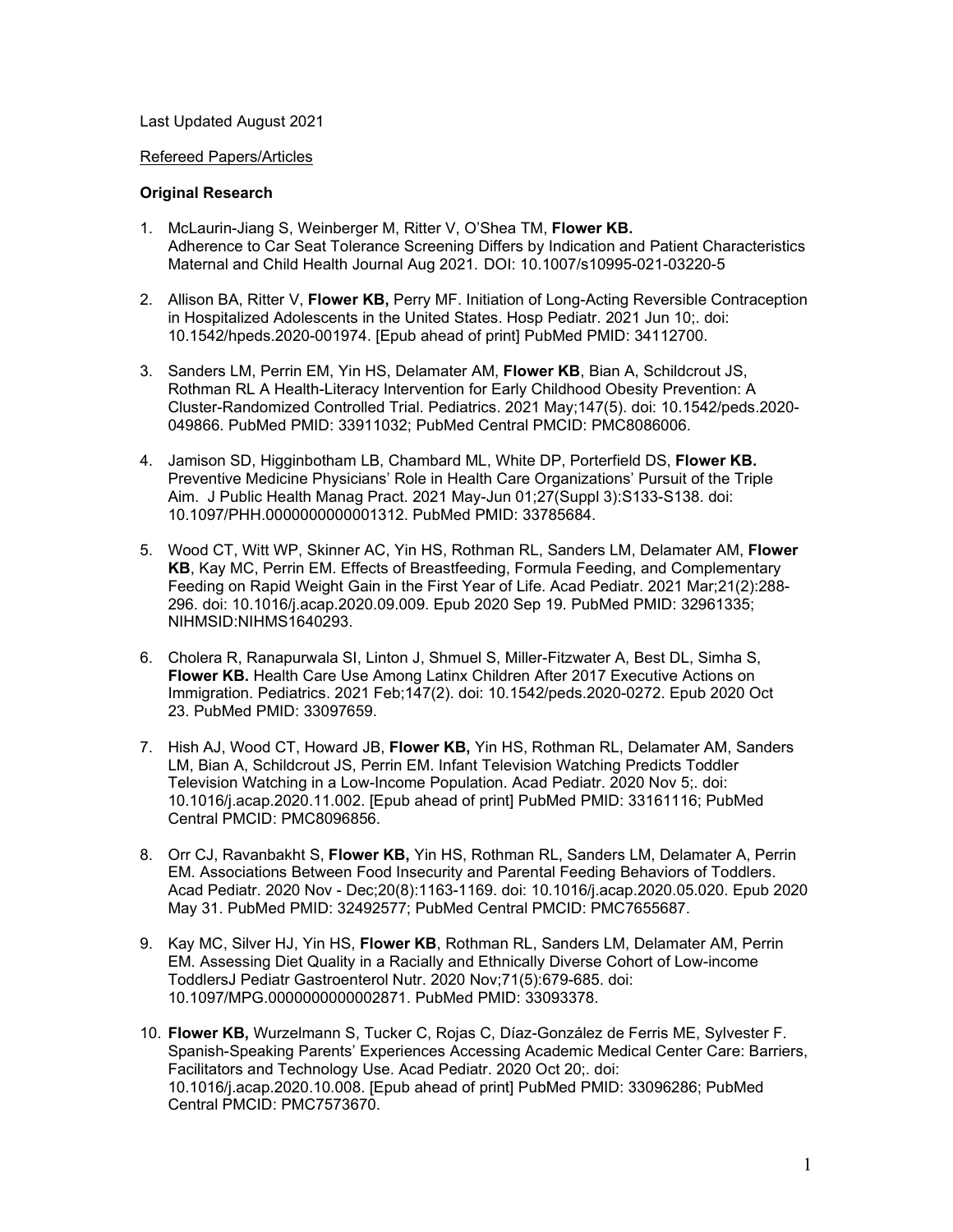- 11. **Flower KB**, Massie S, Janies K, Bassewitz JB, Coker TR, Gillespie RJ, Macias MM, Whitaker TM, Zubler J, Steinberg D, DeStigter L, Earls MF. Increasing Early Childhood Screening in Primary Care Through a Quality Improvement Collaborative. Pediatrics. 2020 Sep;146(3):e20192328. doi: 10.1542/peds.2019-2328. Epub 2020 Aug 7. PMID: 32769199.
- 12. Orr CJ, Ritter V, Turner L, Tyrrell H, Konrath J, **Flower KB**, Coker TR. Membership Trends in the Academic Pediatric Association From 2009 to 2018. Acad Pediatr. 2020 Aug;20(6):816- 822. doi: 10.1016/j.acap.2020.02.024. Epub 2020 Feb 29. PMID: 32120015.
- 13. **Flower KB,** Wurzelmann S, Rojas C, Heredia KM, Peereboom M, Sylvester F, Agostinelli K, Ritter VS, Fine J, Steiner MJ. Improving Satisfaction and Appointment Attendance Through Navigation for Spanish-Speaking Families. J Health Care Poor Underserved. 2020;31(2):810- 826. doi: 10.1353/hpu.2020.0062. PubMed PMID: 33410809.
- 14. Orr CJ, Ritter V, Turner L, **Flower KB,** Coker TR. Membership Trends in the Academic Pediatric Association From 2009 to 2018 [published online ahead of print, 2020 Feb 29]. Acad Pediatr. 2020;S1876-2859(20)30081-4. doi:10.1016/j.acap.2020.02.024
- 15. Kay MC, Cholera R, **Flower KB**, Yin HS, Rothman RL, Sanders LM, Delamater AM, Perrin EM. Are Low-Income, Diverse Mothers Able to Meet Breastfeeding Intentions After 2 Months of Breastfeeding? Breastfeed Med. 2020 Jul;15(7):435-442. doi: 10.1089/bfm.2020.0025. Epub 2020 Apr 30. PMID: 32357088; PMCID: PMC7374637.
- 16. Sanchez A, Farahi N, **Flower KB,** Page C. 2019. The Effect of Onsite Breastfeeding Support in an Academic Family Medicine Center. Family Medicine, Family Medicine. Nov;51(10):836- 840. doi: 10.22454/FamMed.2019.698323.
- 17. McLaurin-Jiang S, Hannon EA, Seashore C, Orr, CJ, Ritter, V, **Flower KB.** 2019. Recent Trends in Infant Car Seat Tolerance Screening Failure within a Large Health System, 2014- 2018. Hospital Pediatrics. Oct;9(10):813-817. doi: 10.1542/hpeds.2019-0078.
- 18. Orr CJ, Chauvenet C, Ozgun H, Pamanes-Duran C, **Flower KB.** 2019. Caregivers' Experiences With Food Insecurity Screening and Impact of Food Insecurity Resources. Clin Pediatr (Phila). May 23. doi:10.1177/0009922819850483. [Epub ahead of print] PubMed PMID: 31122058.
- 19. **Flower KB,** Higginbotham L, Jamison S, Chambard M, Porterfield D**.** 2019. Alignment of Preventive Medicine Physicians' Residency Training with Professional Needs. American Journal of Preventive Medicine Apr 17. pii: S0749-3797(19)30056-X. doi: 10.1016/j.amepre.2019.01.012. [Epub ahead of print].
- 20. Schilling S, Jamison S, Wood C, Perrin E, Austin CJ, Sheridan J, Young A, Burchinal M, **Flower KB**. 2019. Health Status of Children Enrolled in a Family Navigator Program to Eliminate Intergenerational Poverty. Clin Pediatr (Phila). Jun;58(6):647-655.
- 21. White M, Yin HS, Rothman R, Sanders L, Delamater A, **Flower KB,** Perrin EM. 2019. Associations Between Neighborhood Commute Time and Caregiver-Infant Health and Feeding Behaviors. Acad Pediatr. Jan - Feb;19(1):74-79.
- 22. Vander Schaaf E, Randolph G, Quinonez R, Cornett A, **Flower KB.** 2018. A Pilot Program to Improve Access to Oral Health Care for Pregnant Women and Young Children. Maternal and Child Health Journal Matern Child Health J. Feb;22(2):255-263.
- 23. Arvanitis M, deJong NA, Leslie LK, DeWalt DA, Randolph GD, **Flower KB.** 2017. Pediatrician Maintenance of Certification Using American Board of Pediatrics' Performance Improvement Modules. Acad Pediatr. Jul;17(5):550-561.
- 24. **Flower KB**, Skinner AC, Yin HA, Rothman RL, Sanders LM, Delamater A, Perrin EM. 2017.